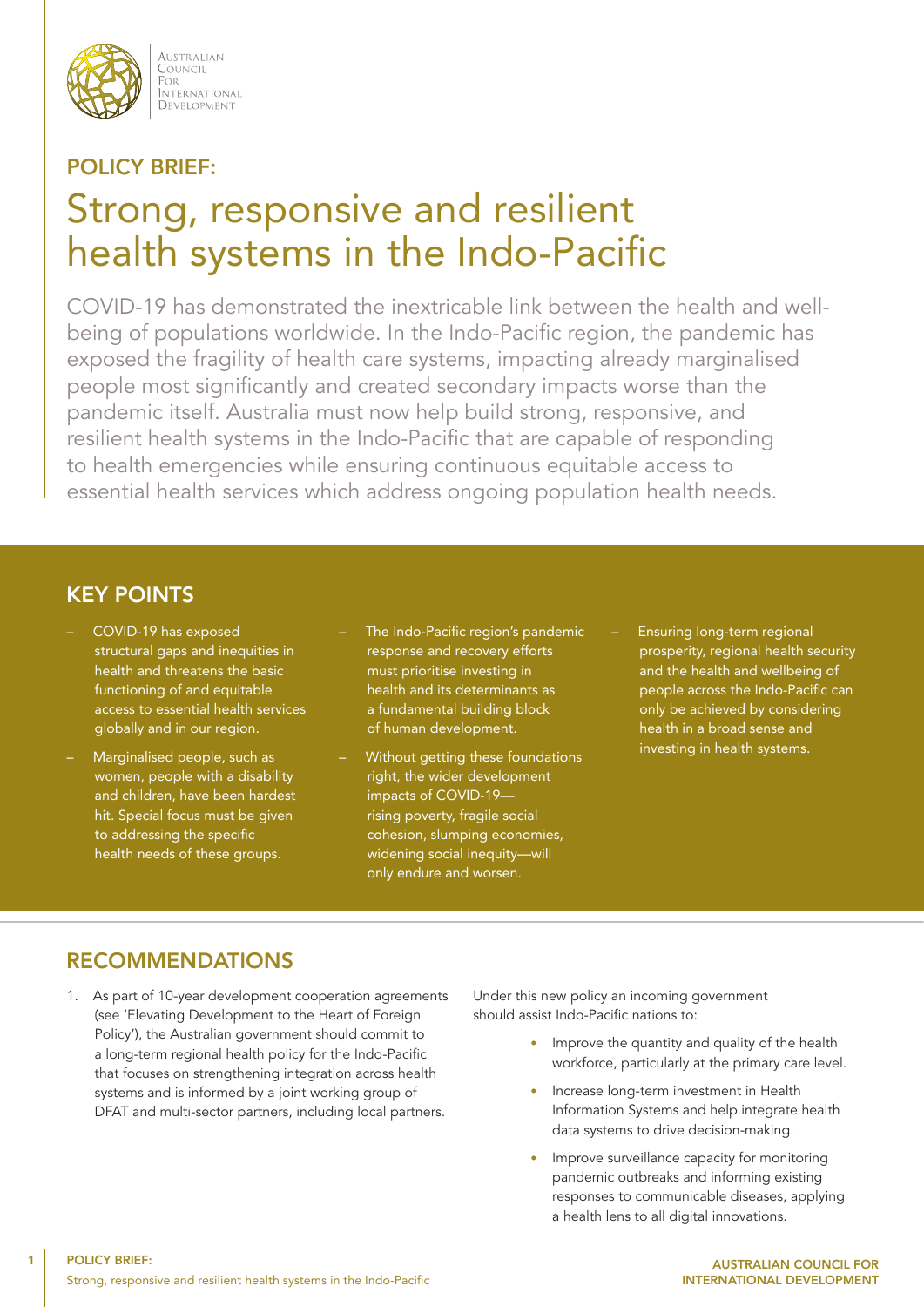### RECOMMENDATIONS

- Enhance social and behavioral science capacity for improved risk communication and community engagement.
- Support catch-up vaccination programs to minimise outbreaks of vaccine-preventable diseases.
- Support integrated models of service delivery focusing on population health.
- Strengthen the capacity at all levels of government for health planning, budgeting, and management, tying these investments with wider aid programming which strengthens governance.
- Increase preventive and promotive population health interventions for non-communicable disease.
- Improve the quality of service delivery at community health facilities.
- 2. Enhance regional leadership to mitigate future knowledge and workforce shortages by providing more funding for investing in long-term, multisectoral networks between government, local community leaders, private sector organisations, NGOs and academic institutions focusing on health priorities, now and into the future.
- 3. Leverage the experience and local connections of NGOs and civil society partners to ensure the strategy is responsive to local needs and delivers at local level. Where feasible, Australia should fund local and community-based organisations, including academic institutions in the region.
- 4. Ensure that locally-led approaches are the universal model for practice and apply to all activities, programs and initiatives. Building health systems that are locally grounded, and not reliant on flown-in international support, is essential to the sustainability and longterm effectiveness of services and programs.
- 5. Re-establish bilateral health programs in select Southeast Asian nations (Indonesia, Philippines, and Mekong countries) to assist in COVID-19 recovery and support long-term health system strengthening. Australia should build on existing health investments in the Pacific, and further deepen bilateral and regional programs for primary health care.
- 6. Contribute Australia's equitable share to global COVID-19 efforts to fully vaccinate most of the world's population by the end of 2022 and invest \$50 million in tackling vaccine hesitancy in our region.
- 7. Reflect the importance of health in regional recovery from COVID-19 and growing secondary impacts by doubling Australia's health ODA over the next five years. This should be made from new, additional allocations to the ODA budget.

# GLOBAL AND REGIONAL HEALTH CONTEXT

#### PRIMARY HEALTH IMPACTS

The continuing emergence of more contagious COVID-19 variants, including Delta and Omicron, has extended the global pandemic into its third year. Between April 2021 and January 2022 alone, 180 million cases and 2.6 million deaths were reported across 192 countries and territories, accounting for 58 per cent of COVID-19 cases to date.<sup>1</sup>

In 2021, seven of the top 10 countries where COVID-19 deaths had doubled the fastest were in the Indo-Pacific, with Vietnam, Fiji and Myanmar all in the top five.<sup>2</sup> According to The Economist, by August 2021 COVID-19 had resulted in between 520,000 and 1.6 million excess deaths in Southeast Asia.3 By early 2022, the Omicron variant had caused serious outbreaks in several Pacific states that had, to date, largely escaped the health consequences of the pandemic, including the Solomon Islands, Tonga, and Kiribati.<sup>4</sup>

Worryingly, COVID-19 has vividly exposed the structural gaps and inequities in access to quality health systems, both in terms of gaps in access to life-saving vaccines and to basic healthcare services.

Sharp and widening disparities in COVID-19 vaccination rates exist between low- and high-income countries (see text box). According to two of Australia's leading public health experts, unless this global vaccination gap is closed new variants of concern are inevitable and these future variants "could well be more powerful than the last".<sup>5</sup>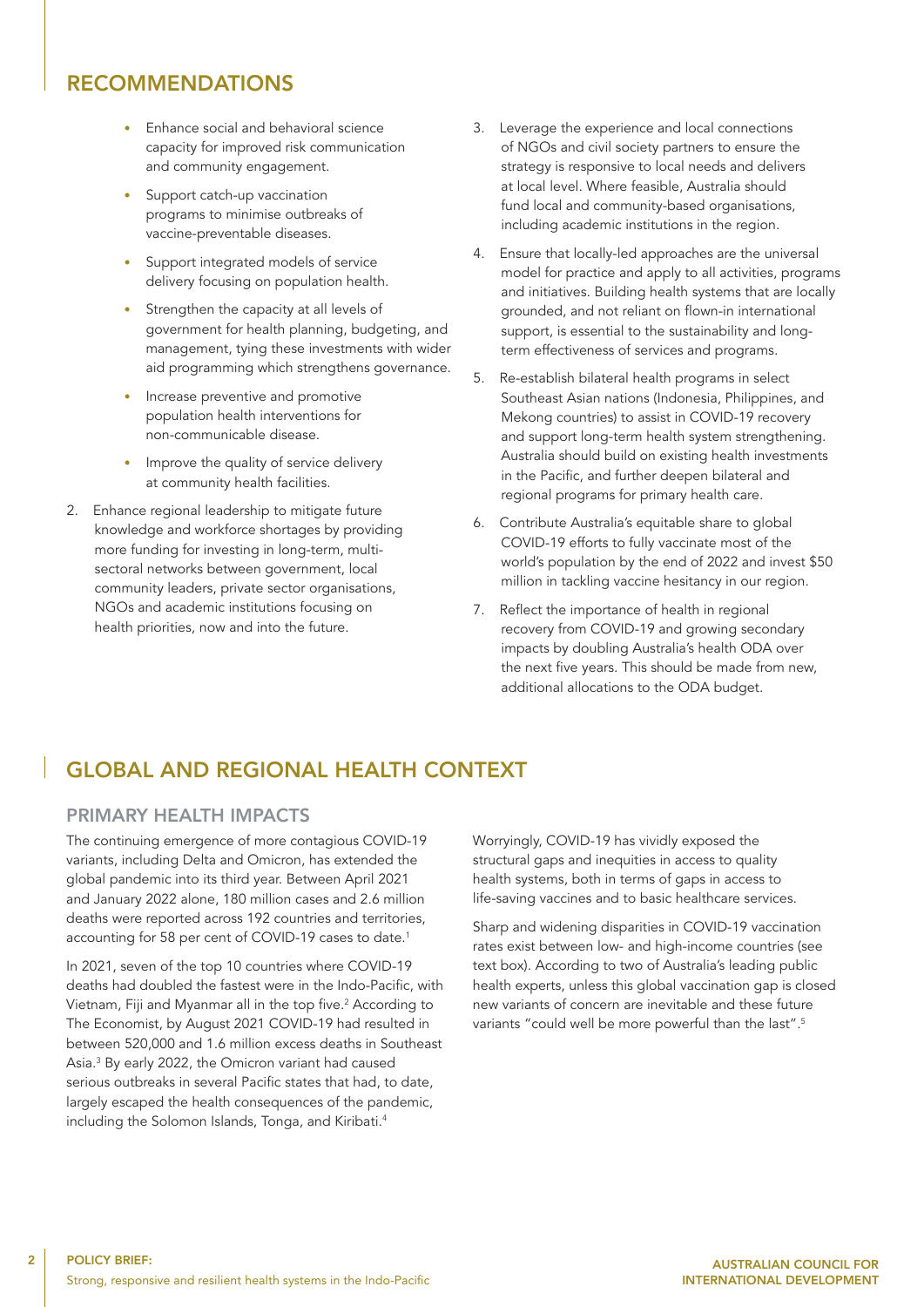#### THE GLOBAL VACCINE DIVIDE

As of 19 April 2022, 15.2 per cent of people in low-income countries had received a first dose – while 83 per cent of Australians had received a complete initial protocol (two doses for most vaccines, one or three for a few manufacturers).<sup>6</sup>

47 countries have not yet reached 20 per cent fully vaccinated, 87 per cent of which are low and lower middle-income countries. And 16 countries have not yet reached three per cent fully vaccinated.<sup>7</sup>

#### SECONDARY HEALTH IMPACTS

In Australia's region, the secondary health impacts of COVID-19 in countries with weak systems have arguably been even worse than the primary impacts. Across the Indo-Pacific, weaker health care systems have filled hospital emergency rooms with COVID-19 patients, which means people with urgent and chronic health problems are turned away from the help they need. This cumulative and compounding effect of shortfalls in prevention and treatment of health issues such as cancers or malaria is likely to have a more devastating and long-term impact on peoples' health than the pandemic itself.

In the Pacific, fragile health systems face the risk of collapse due to the combined pressure of COVID-19 and very high existing burdens of both communicable and non-communicable diseases.<sup>8</sup> These burdens are only likely to increase due to climate change, which will act as a multiplier of disease risk and vectors.<sup>9</sup>

These secondary health impacts, sometimes referred to as the 'shadow pandemic', have fallen hardest on marginalised populations – women, people with disabilities, and children. Maternal mortality rates in Papua New Guinea, already among the highest in the world, are higher than COVID-19 deaths and have increased as a result of the strain on its health system.<sup>10</sup> Moreover, the public health measures necessary to prevent the uncontrollable spread of COVID-19 have inadvertently led to increases in mental health issues, domestic violence, and other concerns.

UN Women and others have documented increases in incidences of domestic violence of well over 50 per cent in the Pacific, at the same time as services to assist survivors are struggling to remain operational.<sup>11</sup> With women making up as much as 70 per cent of the global health workforce, health workforce pressures have also been highly gendered. Women health workers have faced increased workloads, gender pay gaps, shortages of personal protective equipment that fits them, and harassment and violence as they work on the frontlines.<sup>12</sup>

The World Health Organisation (WHO) has identified people with disabilities as one of the populations most disproportionately affected by both the primary and secondary health impacts of COVID-19.They are at two to three times greater risk of dying from the virus than people without disabilities and face unique and heightened barriers to accessing vaccines and other basic health services (for example, access to health clinics and information not being available in accessible formats, such as sign language interpretation and Braille).<sup>13</sup>

Children have also been severely affected by the secondary health impacts of the pandemic. Estimates of vaccination coverage in 2020 suggested that, globally, 23 million children missed out on routine immunisations, which is 3.7 million more than in 2019.14 In the Southeast Asia and Western Pacific regions, 95 per cent of countries have reported disruption to routine immunisation, with infancy and school-entry vaccination programs worst affected.<sup>15</sup>

"The pandemic's impacts have been widespread across development sectors and regions, and threaten to setback decades of progress.

"Weakened health systems, ballooning debt, lost educational opportunities, and the first increase in extreme poverty in decades are just some signs of the public health crisis rippling disruptions across the globe."

USAID, Landscape Analysis: Tracking The First And Second-Order Impacts Of Covid-19, January 2022<sup>16</sup>

These disruptions to routine and basic healthcare services will have generational consequences for our region, undermining human security, prosperity and resilience.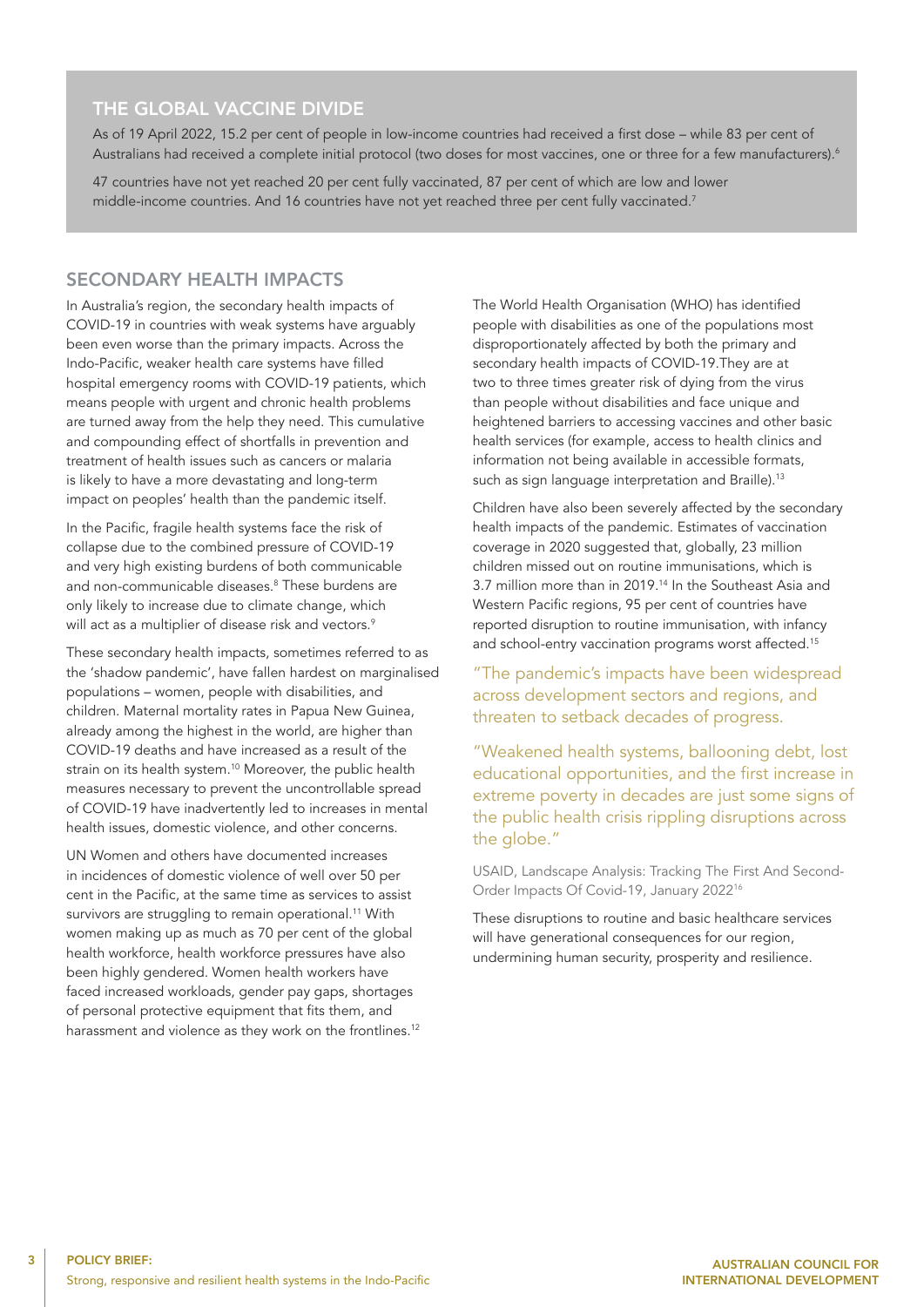# BUILDING ON AUSTRALIA'S INTERNATIONAL RESPONSE TO THE PANDEMIC

The Australian government has taken steps to address the acute stages of COVID-19 and ameliorate its consequences in the region. In 2020-21, the Australian Government announced a \$523.2 million Vaccine Access and Health Security Initiative (VAHSI) for the Pacific and Southeast Asia including a commitment to deliver 60 million vaccine doses for the Indo-Pacific by the end of 2022 (25.3 million doses have been delivered as of 12 April 2022). To support global vaccine equity, Australia has provided \$215 million in funding for the COVAX Advance Market Commitment and shared 10 million vaccine doses with COVAX.

#### "Australia's commendable efforts through swift assistance to Fiji is a testament of our unbreakable bonds of friendship and exemplary collaboration achieved through the Vuvale Partnership."<sup>17</sup>

Prime Minister Bainimarama Conveys Appreciation to PM Morrison For Australian Support, June 2021

VAHSI has provided protection from COVID-19 to marginalised people, and through sharing vaccines and expertise, has allowed Australia to strengthen regional relationships. Although, to date, Australia has fallen short of our 'fair share' contribution to global response mechanisms, the government has recognised the moral and strategic imperative to help address COVID-19 globally.

In addition to human development and diplomatic dividends, health investments (which go beyond a pandemic response) command strong support from the Australian public. Three quarters of the public (74 per cent) now agree on investing in strengthening health systems in our region.

This development, diplomatic and public momentum provides a unique window to build upon the inroads Australia has made in regional health engagement during the pandemic and to accelerate progress towards fulfilling Sustainable Development Goal 3: "Ensure healthy lives and promote well-being for all at all ages".

#### TO WHAT EXTENT DO YOU AGREE OR DISAGREE WITH THE FOLLOWING STATEMENT?

To protect Australia from future infectious diseases and pandemics like COVID-19, the Australian Government should invest in strengthening the health systems in countries around us like Papua New Guinea, Indonesia and the Pacific Islands.



YouGov, nationally representative sample of 1027 interviews with Australian voters. Surveyed between 10-13 August 2021.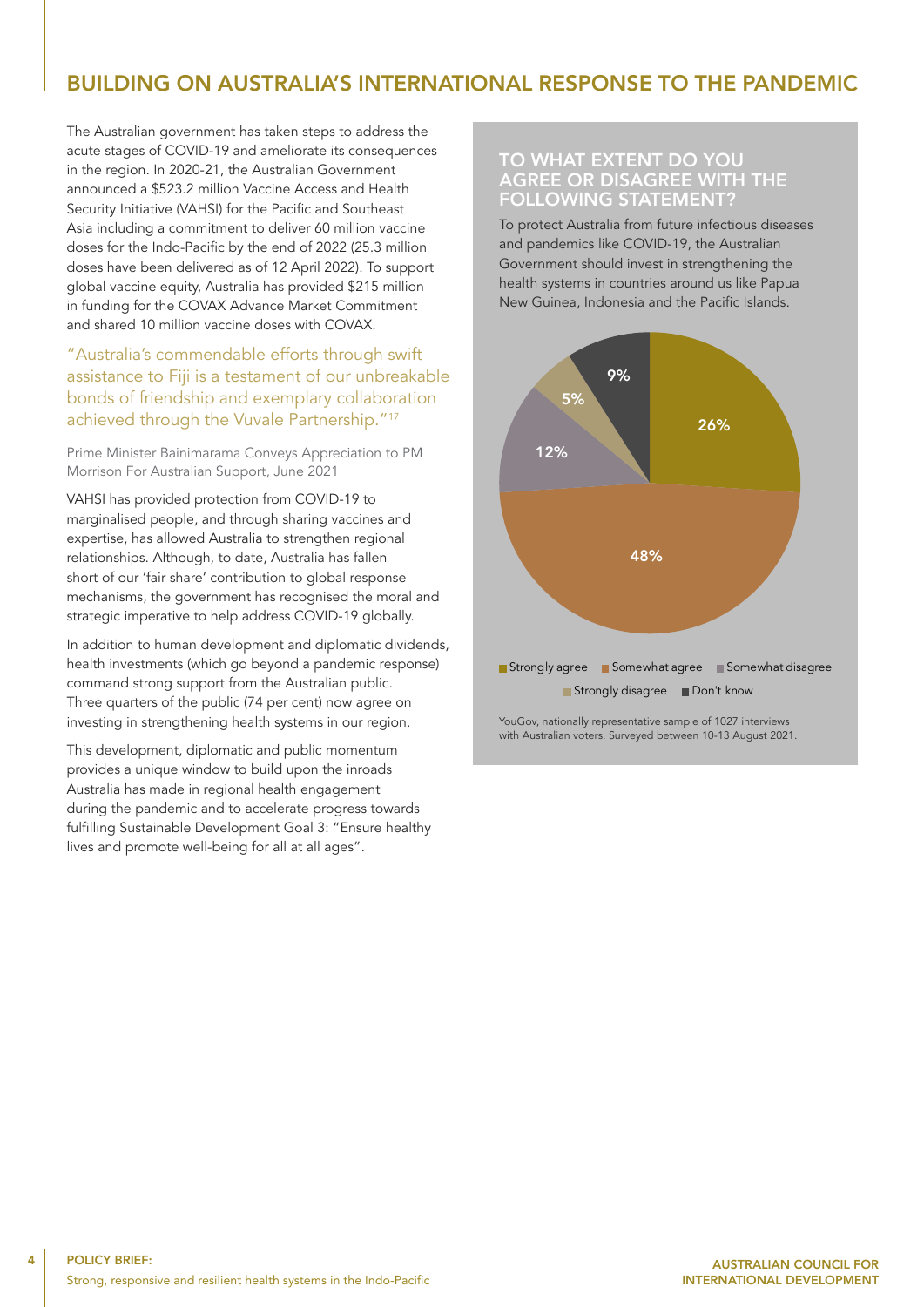### THE WAY FORWARD: STRATEGY, INVESTMENT AND CAPABILITY

#### A NEW INDO-PACIFIC HEALTH POLICY: FROM RESPONSE AND RECOVERY TO RESILIENCE

Investing in the health and well-being of our neighbours through development cooperation contributes to a healthier, more secure, stable, and prosperous Indo-Pacific region. Improvements to health and health systems will only be sustained in our region when national and local governments commit to strong health strategy, coordination and governance. But Australia must extend our health engagement, invest in learning the lessons of the COVID-19 pandemic with our regional partners and support leaders, governments and communities to address the fragility, gaps and inequities which have appeared in health provision over the course of the pandemic.

Strong and resilient health systems are imperative for preventing future large-scale outbreaks of disease, and to protect people's longer-term health and wellbeing. While the pandemic has exposed the gaps in our health services, it simultaneously poses an unprecedented opportunity to re-evaluate and transform health systems in ways that will promote greater health and prosperity in the long term.

#### "If this pandemic was a measure of how good a system was intended… it exposed the system, and we really need to do a lot of work in this area."

Focus Group Discussant, 'Health security in the Pacific: expert perspectives to guide health system strengthening' 2022, Associate Professor Meru Sheel and Nicole Rendell

Over the last decade, Australia's investment in health through the development program has shifted away from health systems, with the cessation of bilateral health programs in Southeast Asia and initial health cuts from \$933 million in 2014-15 to \$523 million in 2016-17.<sup>18</sup>

However, since the creation of the Centre for Indo-Pacific Health Security in 2017, health spending has increased and the focus shifted to health security and communicable diseases. Since 2017-18, and under the impetus of the Centre, health spending has increased to \$1.067 billion in 2020-21, latterly boosted by the temporary, targeted, and supplementary VAHSI investment.

To respond to our regional partners' needs and priorities Australia must deliver a new, long-term Indo-Pacific health policy and invest fully in its implementation. This would help our partners build strong, responsive, and resilient health systems which can effectively respond to emergencies, while ensuring continuous equitable access to health services and ensuring the ongoing health needs of people and communities are met.

As part of this policy, Australia must take a comprehensive view of health to include both physical and mental wellbeing, and to prevent death and disability (mortality and morbidity) from both communicable diseases (such as HIV, malaria and tuberculosis) and non-communicable diseases and conditions which are highly prevalent in Australia's near region (such as diabetes, heart disease and cataracts, one of the world's most common surgical treatments).

#### AN INTEGRATED APPROACH TO HEALTH SYSTEMS AND A FOCUS ON PRIMARY HEALTH CARE

Building strong and resilient health systems across the Indo-Pacific region will require the sustained support of development partners and donors for the foreseeable future. And while determining the most useful contributions Australia, other donors and external agencies can make will be context-specific, the focus must be on strengthening integration across all pillars of the health system (i.e., the six WHO building blocks), principally at the primary heath care level (while not excluding secondary and tertiary care), with an emphasis on increasing equity in access to health services, quality of care and resource optimisation.

Primary health care is the 'front door' of the health system and provides the essential foundation upon which the optimal health, well-being and productivity of communities can be achieved. At the population level, if health emergencies can be avoided or mitigated, children can attend school, businesses can stay open, workers and goods can be more mobile, and tourism, which is so critical to our region, can flourish.

"There is no time to spare, all governments must immediately resume and accelerate efforts to ensure every one of their citizens can access health services without fear of the financial consequences. This means strengthening public spending on health and social support and increasing their focus on primary health care systems that can provide essential care close to home."

Dr Tedros Adhanom Ghebreyesus, WHO Director-General, December 2021

Primary health care also provides the foundation to confront and effectively respond to public health emergencies such as COVID-19, and the broader effects of emergencies such as system-wide interruptions to essential health services.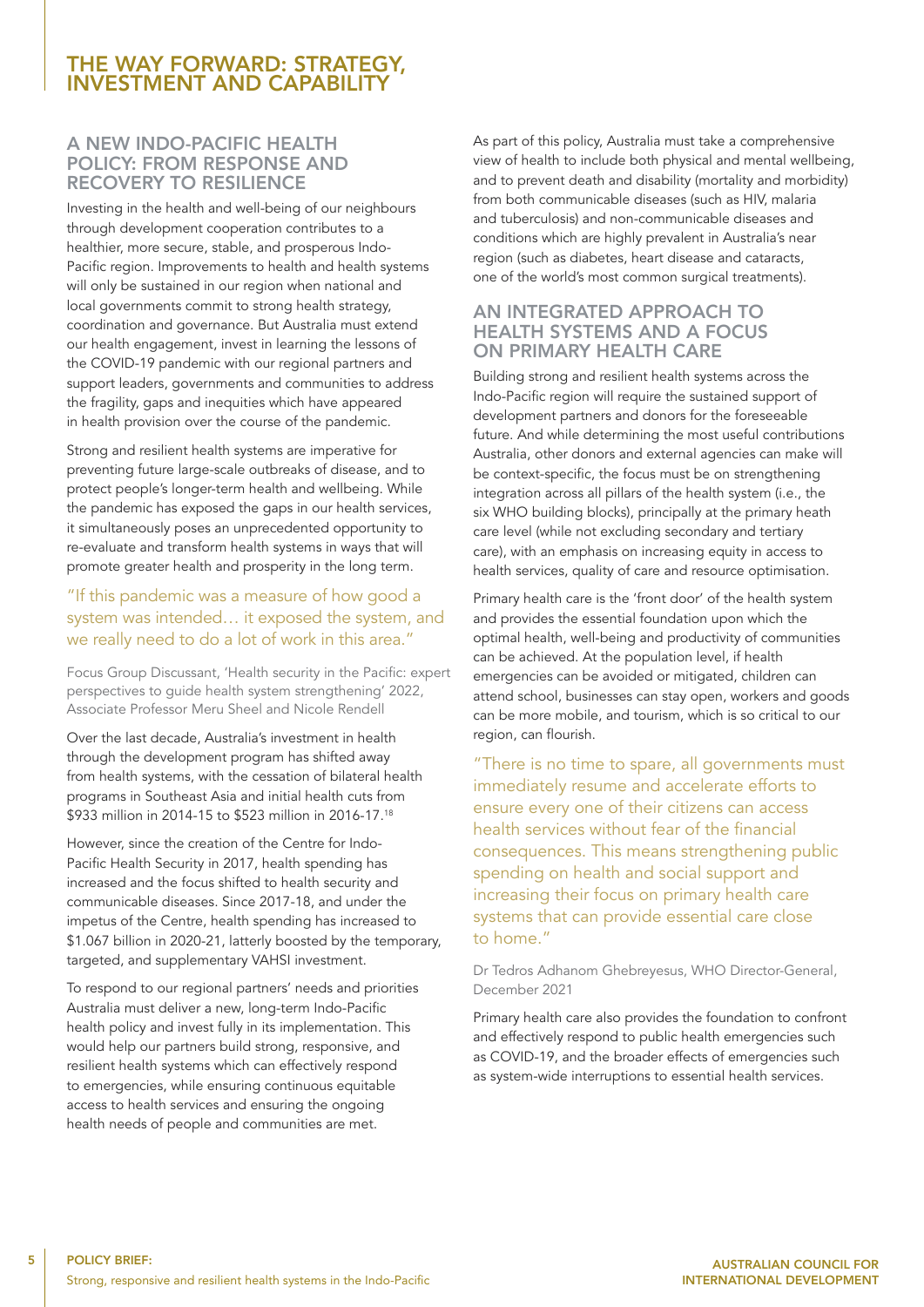### COMPONENTS OF A NEW INDO-PACIFIC HEALTH POLICY

In 2021-22, NGOs and academic institutions have worked collaboratively to develop primary and secondary research to inform Australia's future approach to health through development assistance:

#### SHOT OF HOPE: AUSTRALIA'S ROLE IN VACCINATING THE WORLD (2021)19

Provides a comprehensive roadmap for Australia to help prevent the emergence of new, more disruptive and dangerous variants of COVID-19 by supporting the global vaccination effort, strengthening pandemic preparedness and scaling-up efforts to address vaccine hesitancy.

Lead author: MICAH Australia and co-authored by an Expert Advisory Group of health institutes and NGOs.

Commissioned by: MICAH Australia

#### HEALTH SECURITY IN THE PACIFIC: EXPERT PERSPECTIVES TO GUIDE HEALTH SYSTEM STRENGTHENING  $(2021 - 22)^2$

Identifies and prioritises health system strengthening initiatives that prevent impacts of health security threats and strengthens the ability to respond to these threats in the Pacific region.

Lead author: Associate Professor Meru Sheel, University of Sydney

Commissioned by: ACFID

#### INVESTING IN OUR FUTURE: BUILDING STRONG AND RESILIENT HEALTH SYSTEMS IN THE INDO-PACIFIC REGION (2021-22)

Identifies where investments are best made in order to build strong and resilient health systems in the Indo-Pacific region.

Lead author: Dr Christine Linhart, University of New South Wales

Commissioned by: The Fred Hollows Foundation

While a new Indo-Pacific health policy – and the investments that underpin it – must be informed by in-depth consultation and a joint working group of DFAT and multi-sector partners, inclusive of local partners, the research provides the evidence upon which the following set of recommendations for the next Australian Government are built.

#### Improve the quantity and quality of the health workforce, particularly at the primary care level

Workforce shortages existed in countries across the region even before the COVID-19 pandemic. The pandemic further highlighted shortages of doctors, nurses, community workers, and public health professionals.

A lack of in-country training programs; low levels of high school graduates; regional and urban workforce disparity; private and public sector workforce disparity; and lack of a centralised coordination and support for community health workers also present acute challenges to workforce improvement in the Indo-Pacific region.

- Conduct a review of the health workforce in the region with a focus on the public health workforce, to understand the quantity and quality of workforce engaged in the COVID-19 pandemic.
- Assist our partners in the preparation of long-term strategic health workforce plans. The plans should be based on international best practice for supporting in-country implementation, with support from appropriate teaching organisations.
- Coordinate mechanisms for knowledge exchange/transfer across formal and informal Australian networks. This will allow for fostering of longer-term partnerships and strengthen formal pathways.
- Support implementation of training standards and accreditation.
- Strengthen access to and delivery of secondary education to ensure there are enough candidates to enter health professional training, programs and degrees.
- Incentivise active government ownership and leadership and good program management and accountability as essential components of successful community health worker programs.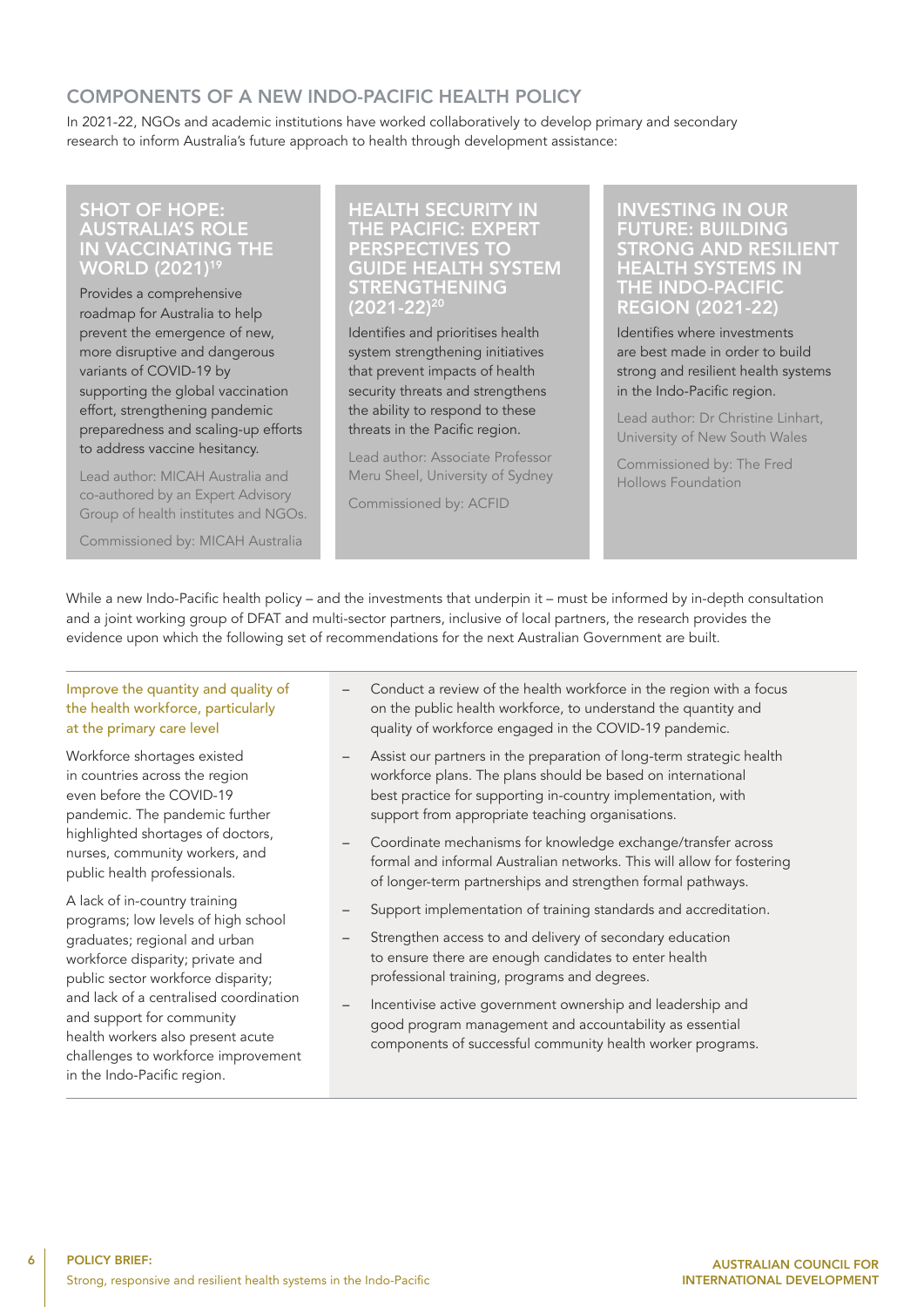|                                                                                                                                                                                                                                                                                                                                                                                                                                        | Recruit and retain health professionals in rural areas and primary care by<br>investing in financial incentives, educational support, and structured national<br>programs where health professionals from urban areas are relocated to rural<br>health facilities for a period of time; the success and sustainability of these<br>incentives and programs requires support from all levels of government.<br>Support partner countries to provide ongoing political and financial<br>support to structured programs that relocate health workers from<br>urban and tertiary facilities to rural and primary care facilities.                                                                                                                                                                                                                                                                |
|----------------------------------------------------------------------------------------------------------------------------------------------------------------------------------------------------------------------------------------------------------------------------------------------------------------------------------------------------------------------------------------------------------------------------------------|----------------------------------------------------------------------------------------------------------------------------------------------------------------------------------------------------------------------------------------------------------------------------------------------------------------------------------------------------------------------------------------------------------------------------------------------------------------------------------------------------------------------------------------------------------------------------------------------------------------------------------------------------------------------------------------------------------------------------------------------------------------------------------------------------------------------------------------------------------------------------------------------|
|                                                                                                                                                                                                                                                                                                                                                                                                                                        | Consider, with partner countries, ways to promote stronger<br>communication and coordination between the public and private<br>sector to formulate long-term health workforce strategies. This may<br>include consideration of legislative mechanisms if required.                                                                                                                                                                                                                                                                                                                                                                                                                                                                                                                                                                                                                           |
| Increase long-term investment in<br><b>Health Information Systems (HIS)</b><br>and help integrate health data<br>systems to drive decision-making<br>Innovation in use of communication<br>and digital technologies has<br>accelerated during the COVID-19<br>response and provide a launch pad<br>to improve surveillance capacity for<br>monitoring pandemic outbreaks.                                                              | Integrate health data systems to drive decision-making. Long-<br>term investment in HIS is required across the region to strengthen<br>data quality and data culture across the health system.<br>Strengthen long-term investment in HIS infrastructure,<br>and hiring and training of HIS staff across all levels of<br>government from national down to health facility level.<br>New HIS systems will require consultation across all levels of<br>the health system to identify barriers to their adoption. This<br>should include examining infrastructure and training needs.<br>Strengthen human resources capacity by investing in training and<br>—<br>mentoring program officers and health authorities to transform the data<br>culture at all levels of the health system to ensure the importance of<br>timely and accurate health information is recognised and highly valued. |
| Improve surveillance capacity for<br>monitoring pandemic outbreaks<br>and informing existing response to<br>communicable diseases, applying a<br>health lens to digital innovations<br>Capacity to detect infectious disease<br>cases and events is an essential<br>function of health systems, and critical<br>for early detection of outbreaks and<br>responding to health security threats.                                         | Work with partner countries to invest in strategies that promote the use<br>of data for decision making, with a focus on using surveillance data,<br>closing feedback loops and using local data to guide responses.<br>Drive greater use of local evidence and support local research<br>through local and regional academic and research institutions.<br>Help deliver training and mentoring to new laboratory staff who<br>have been engaged during the COVID-19 pandemic.<br>Enable and support ongoing costs of infrastructure,<br>$\qquad \qquad -$<br>equipment, reagents and new staff.<br>Help expand laboratory capacity to test for other pathogens. Prepare<br>$\qquad \qquad -$<br>for regional genomic surveillance opportunities, potentially in places<br>like Fiji, to serve as a subregional accredited testing laboratory.                                               |
| Enhance social and behavioral<br>science capacity for improved<br>risk communication and<br>community engagement<br>The COVID-19 pandemic has<br>demonstrated the weakness of<br>risk communication. In an era<br>of misinformation, it is critical<br>to strengthen this capacity for<br>future health crises and adopt the<br>learnings for health promotion to<br>encourage and build confidence<br>in preventive health behaviour. | Support partner governments to apply social and behavioural<br>economics to design risk communication strategies.<br>Support partner governments and health partners to build and<br>integrate formal networks of community mobilisers trained in risk<br>communication who can adapt and use culturally appropriate tools.<br>This should be done through NGO partners at the subnational level.<br>Support partner governments to build local capacity in the principles of<br>$\qquad \qquad -$<br>health promotion, risk communication, management of misinformation<br>and anthropology through local institutions, civil societies and NGOs.<br>This will be increasingly important in the era of misinformation.                                                                                                                                                                      |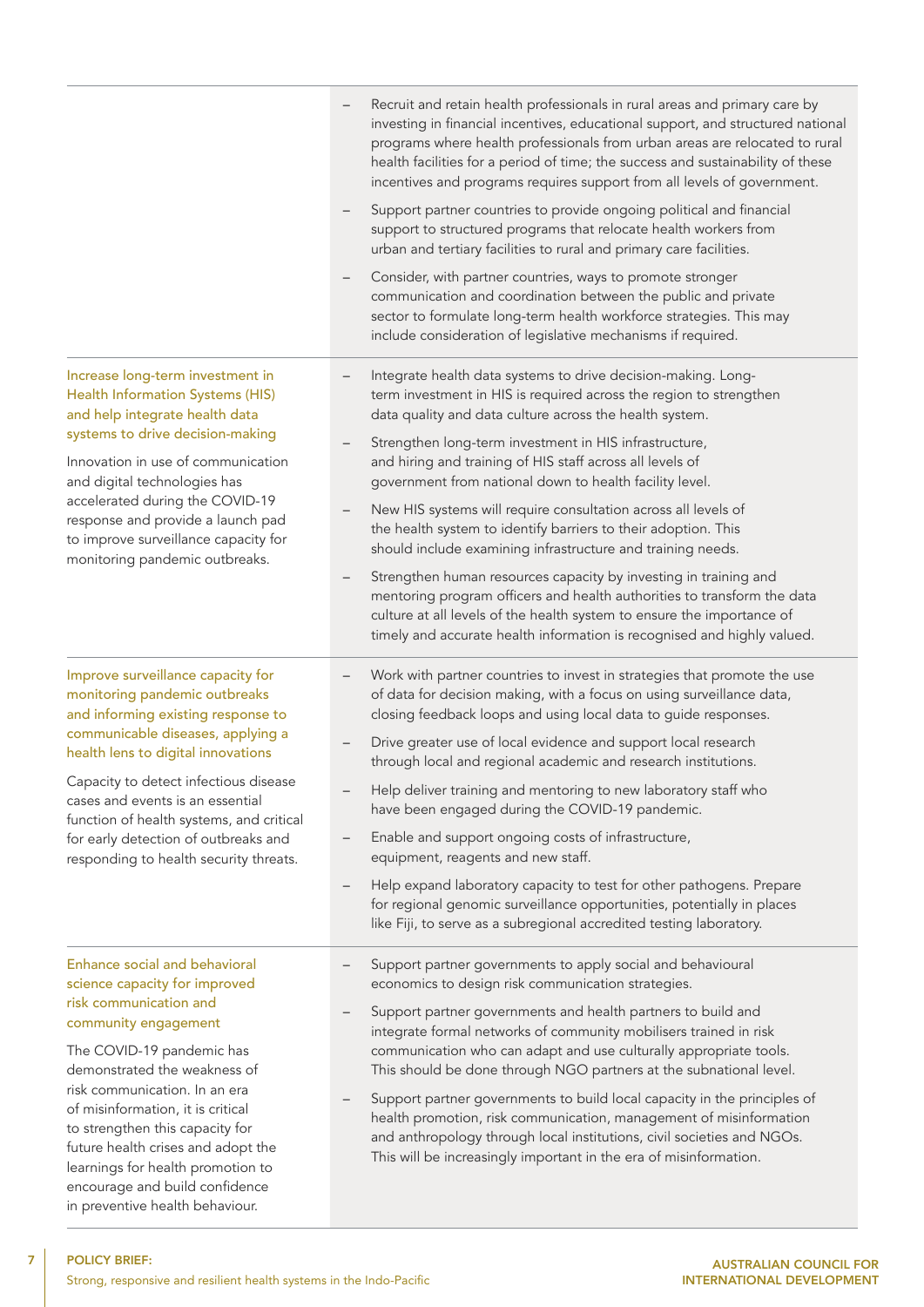#### Support catch-up vaccination programs to minimise outbreaks of vaccine-preventable diseases

Vaccine coverage of preventable diseases such as measles and rubella in the Pacific have significantly declined. Global estimates suggest 23 million children aged under one year did not receive basic vaccines in 2020.<sup>21</sup>

#### Support integrated models of service delivery focusing on population health

When people need health care, they need the services to be available when and where they are. They need the services to be accessible, effective, and appropriate for the level of care they require. When a health system does not provide these services, patient outcomes suffer. Models of care refer to how services should be delivered including the processes of care, organisation of providers and management of services.<sup>22</sup> Models of care are at the core of all service delivery and population health programming, and need to be responsive and context-specific.

#### Strengthen the capacity at all levels of government for health planning, budgeting, and management, tying these investments with wider aid programming that strengthens governance

With limited domestic funding available for health, governments need to plan and budget carefully to help ensure the availability of quality services, including immediate and urgent care, as well as ongoing and recurring treatments.

- Review regional burden of vaccine-preventable diseases. Prioritise and invest-in catch-up vaccination programs for vaccine-preventable diseases in the Indo-Pacific.
- Mobilise fair-share resourcing for global and multilateral organisations responding to infectious diseases such as The Global Fund.
- Conduct a review to identify potential health system improvements and opportunities for system integration in routine and life-course immunisation.
- Support partner countries to improve all routine health services, including the integration of services across the various levels, from tertiary to primary and community.
- Support partner countries to incorporate the maintenance of routine health services into their planning cycles. This includes adequate infrastructure to ensure quality care and good outcomes, as well as training for treatment and curative services across primary and tertiary care.
- Support partner countries to develop strategies and operational plans to maintain routine health services during future acute public health events, to prevent further service disruptions.

- Support partner country authorities to harmonise health service delivery models, clarify and simplify responsibilities, and actively engage in the ongoing decentralisation dialogue across all levels of the health system.
- Support subnational governments and health managers to strengthen their technical skills and human resource capacity for health planning, budgeting and management.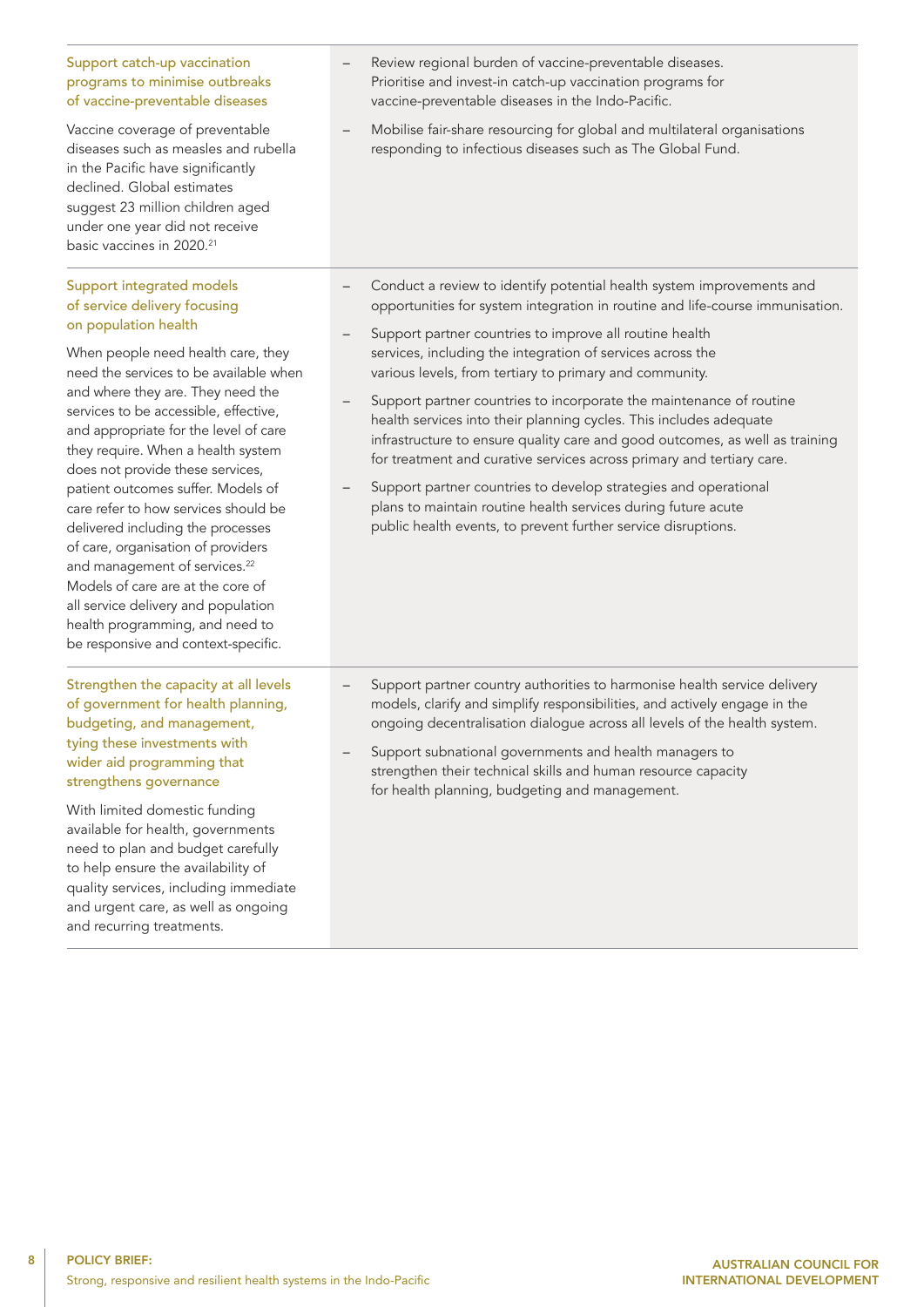#### Increase preventive and promotive population health interventions for non-communicable disease (NCDs)

The rate of NCDs, such as cardiovascular disease, has increased at an alarming rate across the Indo-Pacific. The increasing burden of disease from NCDs, and the long interaction with health services that treatment and management of NCDs often requires, highlights the continued urgency to ensure funding and resource allocation for preventive and promotive population health interventions and health care service delivery is strengthened.

#### Improve the quality of service delivery at community health facilities

Low utilisation of community health centres in some countries has been related to community concerns about the quality of care they provide. One of the fundamental issues for quality improvement is the lack of data on the current quality of service delivery, impeding the ability to monitor and track the success of quality improvement efforts.

- Support partner governments to ensure funding and resource allocation for preventive and promotive population health interventions and health care service delivery is strengthened.
- Support partner governments to fund and allocate resources for preventative care and health promotion, including multi-sectoral approaches, particularly at the primary health care level.
- Long-term funding needs to be secured to ensure that NCD programs and interventions that are implemented can run for long enough to achieve reductions in disease burden before their effectiveness is evaluated.

– Support partner governments and health partners to strengthen efforts to collect and track a more complete range of quality measures, such as the knowledge and skill level of health care workers, the availability and utilisation of best-practice guidelines, and access to continuing education.

# TACKLING GLOBAL VACCINE INEQUITY

Australia must contribute an equitable share to global COVID-19 efforts to fully vaccinate most of the world's population by the end of 2022 and invest in tackling vaccine hesitancy in our region. To achieve this, the next Australian Government must:

- Contribute a fair share to the global COVAX Advance Market Commitment by making an additional \$85 million contribution to reach a total Australian commitment of \$250 million.<sup>23</sup>
- Ensure the target is met to share 60 million COVID-19 vaccine doses with the Indo-Pacific by the end of 2022.
- Share 20 million vaccines through the COVAX facility of which, 10 million doses have already been committed.
- Commit \$50 million to addressing vaccine hesitancy in the region.
- Commit to regular public reporting of the delivery and administration of bilateral vaccine sharing.

q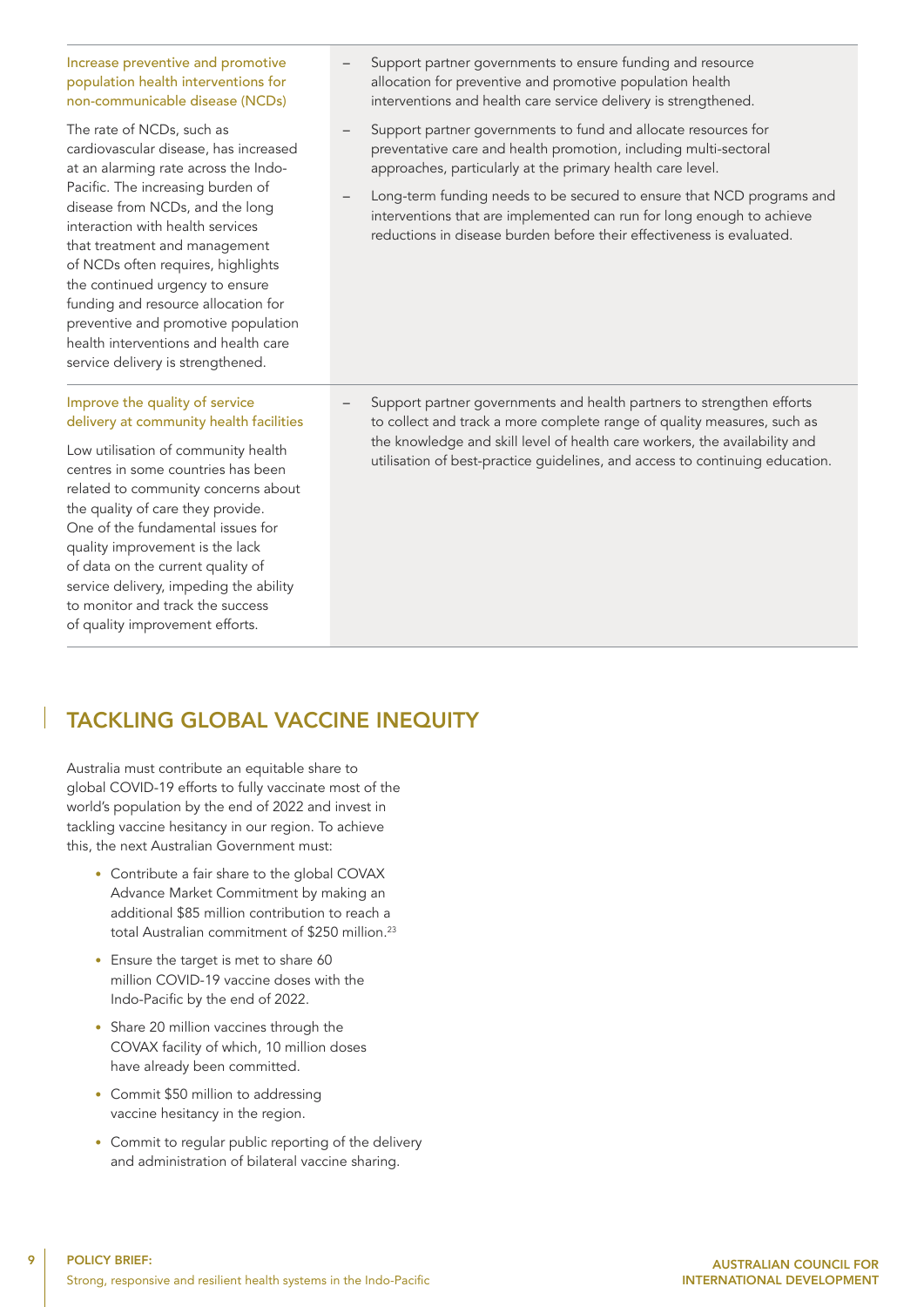### CAPABILITY

#### DFAT CAPACITY AND EXPERTISE

The establishment of the Indo-Pacific Centre for Health Security in DFAT in 2017, its centralised capacity and capability and the leadership and visibility of the Ambassador for Regional Health Security, has given health security a strong focus within the Department and program which has been well received by our partners and counterparts. It has provided an ability and was well-placed - particularly in the pandemic - to move quickly in areas such as the procurement of vaccines and has allowed a centralised way to commission and crowd-in research and partners.

However, the strategy, design and delivery of health programs remains fragmented within DFAT. While there is expertise in global, regional and bilateral health program delivery and funding mechanisms, there is no overarching strategy for health in Australia's aid program. There is also varying levels of expertise at Australia's regional overseas posts. Recovery from COVID-19 and strengthening health systems in our region will require appropriate staffing at posts in the Pacific and Southeast Asia with health experts. While generalists can implement multiple programs and health specialists will remain essential for targeted research and to inform our approach, core leadership and expertise on health within DFAT - like that shown in Canberra - needs to be replicated in the region.

A 10-year evaluation of health systems strengthening programs in the Pacific (published prior to the pandemic in December 2019) reported that "changes in access to technical health expertise over the period contributed to weaknesses in DFAT's design and implementation of health programs in the Pacific."24 It reported that a lack of knowledge and skills in development was "recognised by DFAT as an impediment to optimal program management and resulted in missed opportunities for greater DFAT influence on health development."<sup>25</sup> While the response to COVID-19 has increased Australia's regional presence on health, investing in core DFAT capacity on health and development remains critical to strong and credible engagement between Australia and governments and health partners in the region.

#### LONG-TERM PARTNERSHIPS WITH COUNTRIES AND COMMUNITIES

Deepening Australia's partnerships with governments, universities, NGOs and community organisations is essential to effective development investments. As recommended in 2020 by the Office of Development Effectiveness (ODE), "equal partnerships are needed which work collaboratively and demonstrate shared responsibility and mutual accountability."<sup>26</sup> ODE specified the importance of "context, openness, engagement with partners and respectful collaboration at all levels" for sustained, long-term partnership in the Pacific for health systems strengthening.

Meaningful change in health- systems in the region will require deliberate and structured long-term partnerships which respond to the highly contextual challenges faced within each country and which deliver local, tailored solutions. Building country capacity to engage and fully participate in partnerships with DFAT will be essential to fulfilling this aspiration. Long-term, multi-year funding must be delivered, with funding growing year on year.

#### LOCALLY LED DEVELOPMENT

Locally led development for health has found new impetus in the COVID-19 pandemic because of the inability to rely on fly-in, fly-out expertise and the successes created by accelerated localisation. Recent experience has clearly demonstrated that successful, sustainable health solutions require much greater focus and investment on local leadership and expertise, capacity-building and knowledge transfer. Harnessing this shift now requires more focus and investment in local leadership for more sustainable development assistance.

#### "Countries like Australia have interest in fly in style but should never replace national rapid response."

Focus Group Discussant, 'Health security in the Pacific: expert perspectives to guide health system strengthening' 2022, Associate Professor Meru Sheel and Nicole Rendell

Prior to the pandemic, ODE concluded that DFAT had "not adequately recognised the strong leadership available from Pacific people, including diaspora, and the benefits of engaging them as national or regional experts."27 It reported that this had hindered the effectiveness of DFAT support.

Locally led development should be considered as a universal model for practice and apply to all activities, programs and initiatives, acknowledging the significance of decolonisation (particularly in the Pacific). This must include greater investment in local leadership; increasing learning from and giving visibility to local health leaders with lived experience; integrating with and funding local and community-based organisations, including NGOs and academic institutions; and enabling longer-term and stable financing (5–10 years) to move beyond project-based outcomes and promote locallyled development for sustainable health system strengthening.